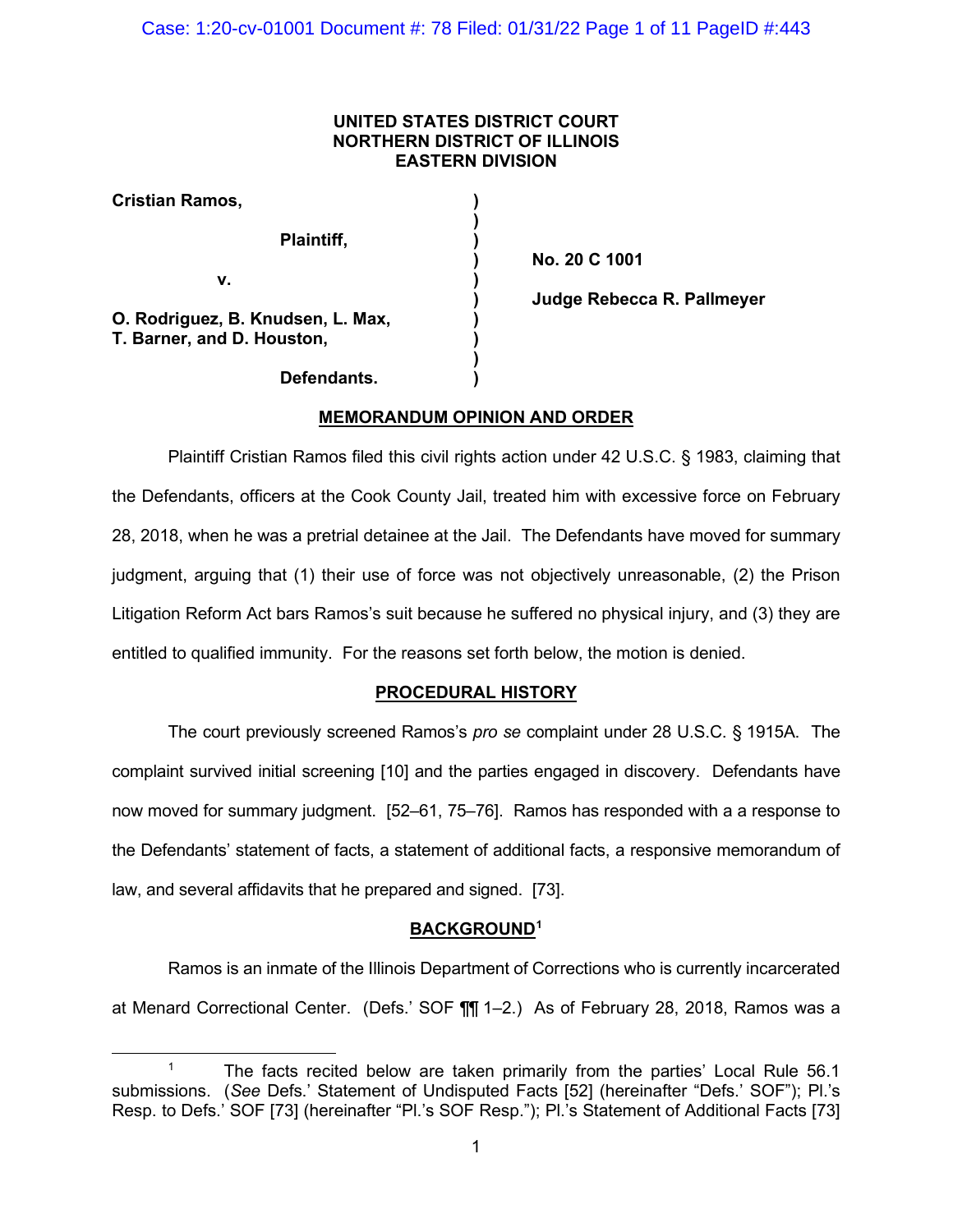# Case: 1:20-cv-01001 Document #: 78 Filed: 01/31/22 Page 2 of 11 PageID #:444

pretrial detainee housed in the Cook County Department of Corrections (the "Jail") in Chicago, Illinois. (*Id.* ¶¶ 2, 12.) At that time, Defendant Orlando Rodriguez was employed as a Sergeant at the Jail (Ex. E to Defs.' SOF ¶ 3), while Defendants Luis Max, Timothy Barner, Bradley Knudsen, and Darryl Houston were employed as Correctional Officers at the facility (Ex. F to Defs.' SOF ¶ 1; Ex. G to Defs.' SOF ¶ 1; Ex. H to Defs.' SOF ¶ 2; Defs.' SOF ¶ 7).

The altercation giving rise to this suit occurred while Ramos was moving his belongings from one tier of the Jail to another. (Defs.' SOF ¶¶ 20–21.) Ramos was not physically restrained with handcuffs or shackles, but was escorted by several officers, with Defendants Barner and Max closest behind him. (*Id.* ¶¶ 21, 26; Security-Camera Footage at 15:45–16:00.) As Ramos retrieved his belongings from his old cell, Defendant Knudsen and another inmate stood idly near a set of showers that were located between that cell and a set of doors through which Ramos was expected to exit momentarily. (Defs.' SOF ¶¶ 22–23.) As Ramos approached these two men, he suddenly lunged toward the other inmate and attempted to strike him in the face. (*Id.* ¶¶ 22, 25.)[2](#page-1-0) Several officers, including all the Defendants except for Houston, quickly converged on Ramos and attempted to wrestle him to the ground. (*Id.* ¶¶ 27–32.) For a few seconds, Ramos latched onto Defendant Knudsen's arms and refused his orders to let go, while Defendant Barner attempted to take Ramos down by grabbing his legs. (*Id.* ¶¶ 28–30.) Shortly thereafter, Defendant Knudsen struck Ramos in the head with his knee. (*Id.* ¶ 31.) After Ramos had been brought to the ground and was lying prone, the officers attempted to place him in handcuffs. (*Id.*  ¶¶ 32–35.) In succession during this process, Defendant Knudsen struck Ramos's body with his hand (*id.* ¶ 33), Defendant Max sprayed a burst of pepper spray toward Ramos's face (*id.* ¶ 34),

<sup>(</sup>hereinafter "Pl.'s Add. SOF"); Defs.' Resp. to Pl.'s Add. SOF [76].) The court has also carefully reviewed the two pieces of video evidence introduced by the Defendants. (*See* Ex. C to Defs.' SOF [52-3, 62] (hereinafter "Security-Camera Footage"); Ex. D to Defs.' SOF [52-4, 62] (hereinafter "Body-Camera Footage"); *see also* Business Records Decl. [60].)

<span id="page-1-0"></span> $2^2$  Ramos explained during his deposition that he believed the other inmate had stolen some of his belongings. (*See* Ramos Dep., Ex. B to Defs.' SOF [52-2] 32:9–42:9.)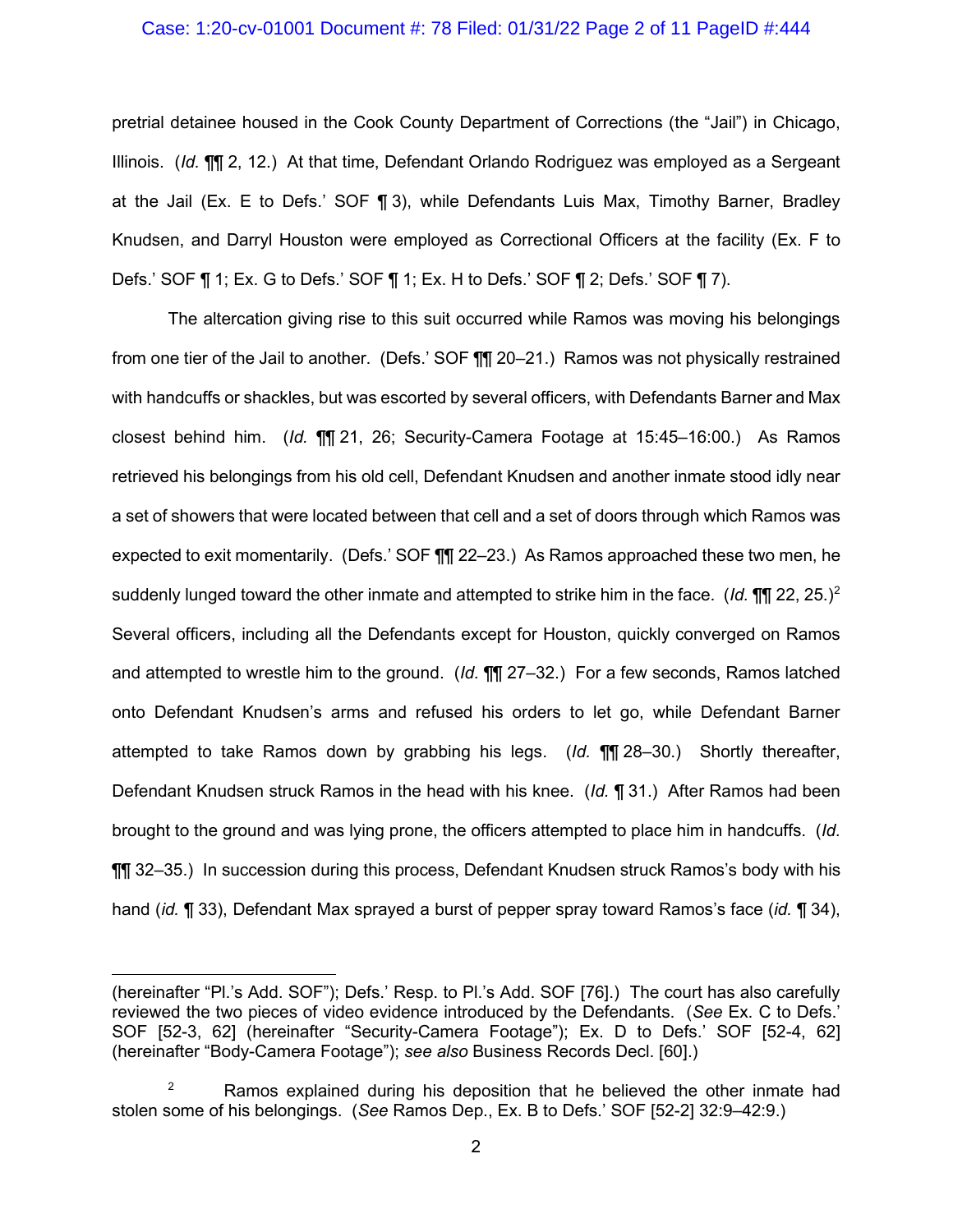# Case: 1:20-cv-01001 Document #: 78 Filed: 01/31/22 Page 3 of 11 PageID #:445

and Defendant Rodriguez deployed a taser into Ramos's back (*id.* ¶ 35). (*See also* Security-Camera Footage at 16:00–17:05; Body-Camera Footage at 0:00–0:50.)

The defendants claim that they took these measures because Ramos continued to act aggressively and refused to be handcuffed. (Defs.' SOF ¶¶ 32–35.) Ramos, on the other hand, maintains that he "was never being aggressive" and that he did not refuse to surrender his hands. (Pl.'s SOF Resp. ¶¶ 32–33.) Ramos says that he was trying to tell the officers to let him go (*id.* ¶ 32); that he was making noises due to the pain he was experiencing while lying on his stomach (*id.* ¶ 33); and that he temporarily blacked out after he was pepper sprayed (*id.* ¶ 34).[3](#page-2-0)

Once Ramos had been handcuffed, several officers, including all the Defendants, escorted him to a decontamination station in the Jail's basement, where his face was flushed with water. (Body-Camera Footage at 0:45–3:20.) He was then taken to the Jail's dispensary for medical treatment. (Defs.' SOF ¶¶ 37–38.) Ramos claims that, in transit, the escorting officers "shoved [his] head against [a] door to open it," struck him in the head, and pulled his hair. (Pl.'s SOF Resp. ¶ 39.) The Defendants dispute those claims. (Defs.' SOF ¶ 39.)

Ramos was briefly assessed by medical staff in the Jail's dispensary. (*See* Defs.' SOF ¶ 40.) In the notes summarizing that visit, a nurse wrote the following: "Tazed in the lower back on the left side, no injuries noted. Just eyes burning cleared and instructed to keep eyes open. Return to tier with officer escort." (*Id.*; *see also* Ex. I to Defs.' SOF [52-9].) Ramos claims that the nurse who saw him failed to examine his injuries thoroughly. (Pl.'s Add. SOF ¶ 6.) In fact, he says, his injuries included "a swelled up ear as well as scratches on ear, knot/bump on the side of [his] head and the back of [his] head with minor scratches, and bruising on [his] ribs and back as well as minor scratches on [his] back and back arms, immense head pain, as well as back

<span id="page-2-0"></span> $3$  Ramos also claims that he was already handcuffed by the time that Defendant Rodriguez deployed the taser. (Pl.'s SOF Resp. ¶ 35.) But because the body-camera footage clearly shows otherwise, the court does not credit Ramos's version of the facts on this issue. *See Horton v. Pobjecky*, 883 F.3d 941, 944 (7th Cir. 2018) (citing *Scott v. Harris*, 550 U.S. 372, 380 (2007)).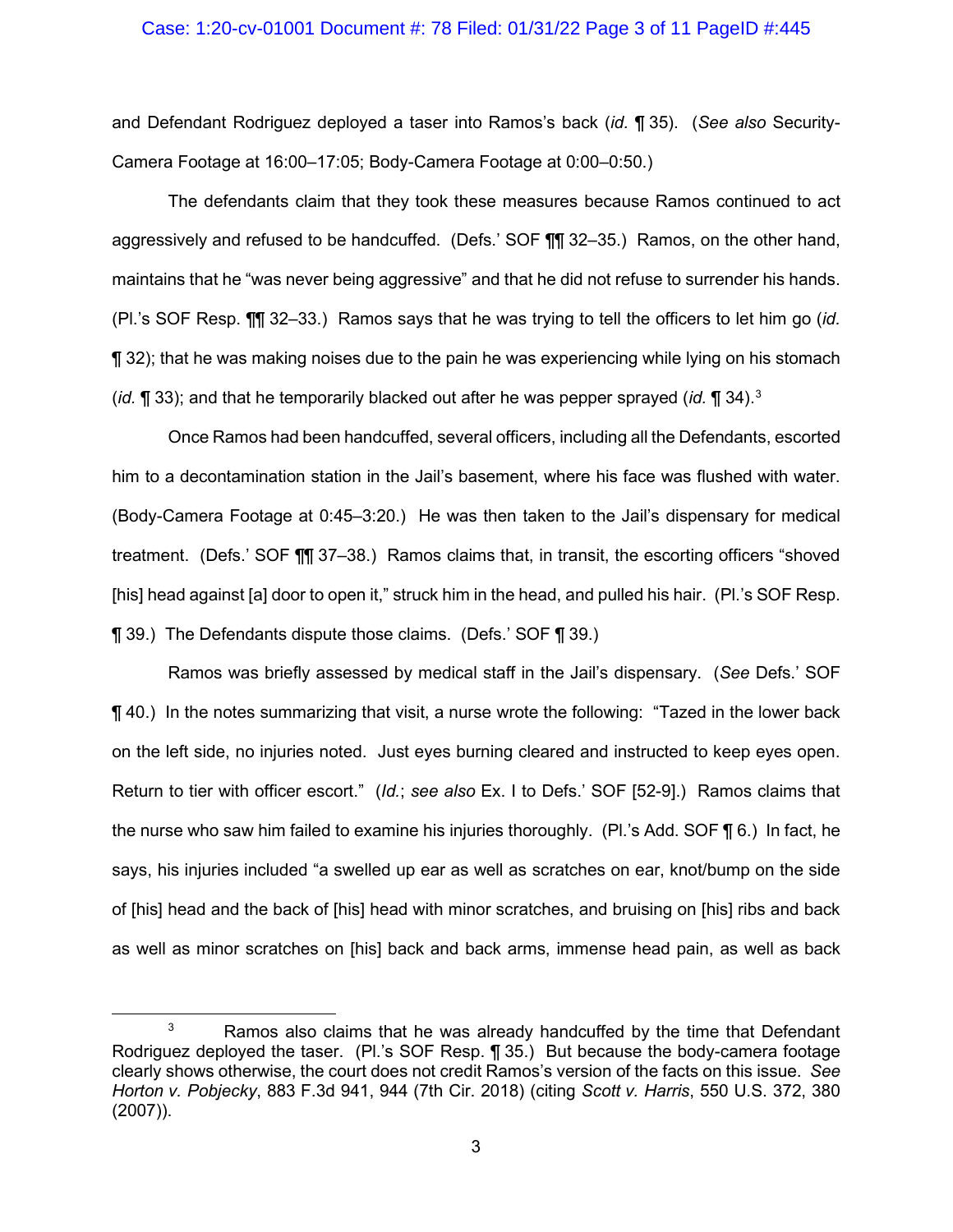#### Case: 1:20-cv-01001 Document #: 78 Filed: 01/31/22 Page 4 of 11 PageID #:446

pain, and nerve pain and open wound from [taser] that bled, as well as mental and emotional damages PTSD, depression, anxiety." (*Id.* ¶ 8 (citing Ramos Dep., Ex. B to Defs.' SOF [52-2] 82:17–84:2, 89:1–6).)

#### **LEGAL STANDARD**

The standards that govern a motion for summary judgment are familiar. The court should grant such a motion only if there is no genuine dispute of material fact and the moving party is entitled to judgment as a matter of law. FED. R. CIV. P. 56(a). A genuine dispute of material fact exists "if the evidence is such that a reasonable jury could return a verdict for the nonmoving party." *Anderson v. Liberty Lobby, Inc.*, 477 U.S. 242, 248 (1986). Courts should draw all inferences in favor of the nonmoving party, but a nonmovant is "not entitled to the benefit of inferences that are supported only by speculation or conjecture." *Boss v. Castro*, 816 F.3d 910, 916 (7th Cir. 2016). The nonmoving party "must do more than simply show that there is some metaphysical doubt as to the material facts." *Matsushita Elec. Indus. Co. v. Zenith Radio Corp.*, 475 U.S. 574, 586 (1986). Rather, "the nonmoving party must set forth specific facts showing a genuine issue for trial." *Abrego v. Wilkie*, 907 F.3d 1004, 1011–12 (7th Cir. 2018) (citing *Matsushita*, 475 U.S. at 587). "If there is no triable issue of fact on even one essential element of the nonmovant's case, summary judgment is appropriate." *Boss*, 816 F.3d at 916.

#### **DISCUSSION**

As noted, the Defendants argue that they are entitled to summary judgment because (1) their use of force was not objectively unreasonable, (2) Ramos suffered no physical injury, and (3) they are entitled to qualified immunity. (*See* Defs.' Mot. for Summary Judgment [54] (hereinafter "Defs.' Mot.") at 5.) The court finds disputes of fact that preclude summary judgment on any of these grounds.

### **I. Defendants' Use of Force**

The Fourteenth Amendment's Due Process Clause protects pretrial detainees like Ramos from the application of excessive force by government officers. *Forrest v. Prine*, 620 F.3d 739,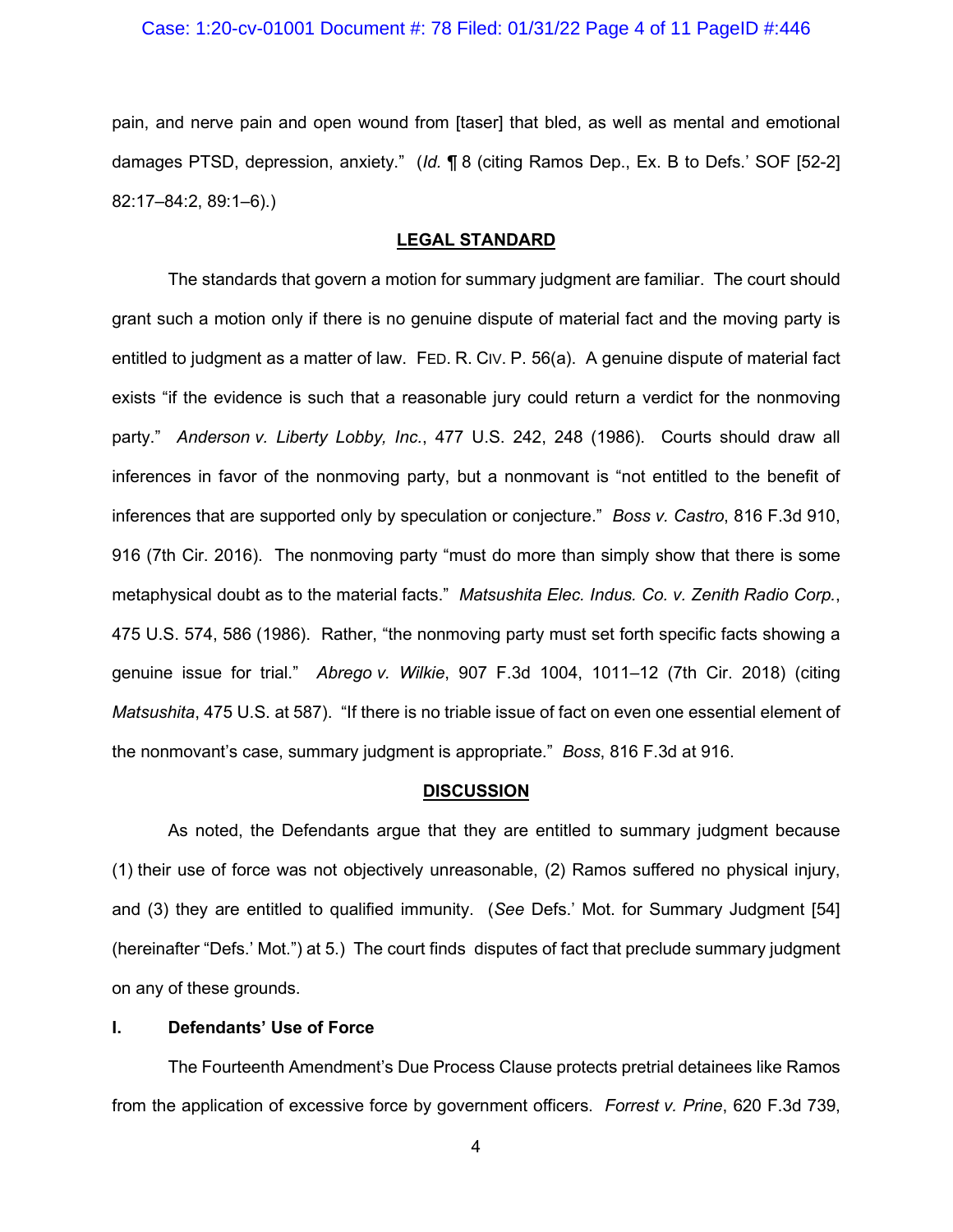### Case: 1:20-cv-01001 Document #: 78 Filed: 01/31/22 Page 5 of 11 PageID #:447

743–44 (7th Cir. 2010). Because pretrial detainees are presumed to be innocent, "the punishment model is inappropriate for them." *Miranda v. County of Lake*, 900 F.3d 335, 350–51 (7th Cir. 2018). The Supreme Court has therefore "disapproved the uncritical extension of Eighth Amendment jurisprudence to the pretrial setting." *Id.* at 351 (citing *Kingsley v. Hendrickson*, 576 U.S. 389 (2015)). Under *Kingsley*, a pretrial detainee alleging excessive force need not establish that the officer was subjectively aware that the force being used was unreasonable. Instead, "a pretrial detainee must show only that the force purposely or knowingly used against him was objectively unreasonable." *Kingsley*, 576 U.S. at 396.

Determining whether force was objectively unreasonable turns on "the totality of facts and circumstances" in a case. *McCann v. Ogle County*, 909 F.3d 881, 886 (7th Cir. 2018). In addressing Defendants' arguments that the force they used in this case was not excessive, the court considers such factors as"[1] the relationship between the need for the use of force and the amount of force used; [2] the extent of the plaintiff's injury; [3] any effort made by the officer to temper or to limit the amount of force; [4] the severity of the security problem at issue; [5] the threat reasonably perceived by the officer; and [6] whether the plaintiff was actively resisting." *Kingsley*, 576 U.S. at 396. As the Seventh Circuit has explained, "summary judgment is often inappropriate in excessive-force cases because the evidence surrounding the officer's use of force is often susceptible of different interpretations." *Cyrus v. Town of Mukwonago*, 624 F.3d 856, 862 (7th Cir. 2010).

This case warrants exactly such caution, as the parties have presented significantly different versions of the facts, particularly regarding Ramos's behavior after he had been wrestled to the floor. Ramos does not dispute that he attacked another inmate or that the Defendants' initial decision to subdue him was warranted. But he claims that he had already been effectively subdued by the time he was pepper sprayed and tased (and, of course, by the time he was being escorted in handcuffs afterwards). The timing of events is crucial because "[f]orce is reasonable only when exercised in proportion to the threat posed, and as the threat changes, so too should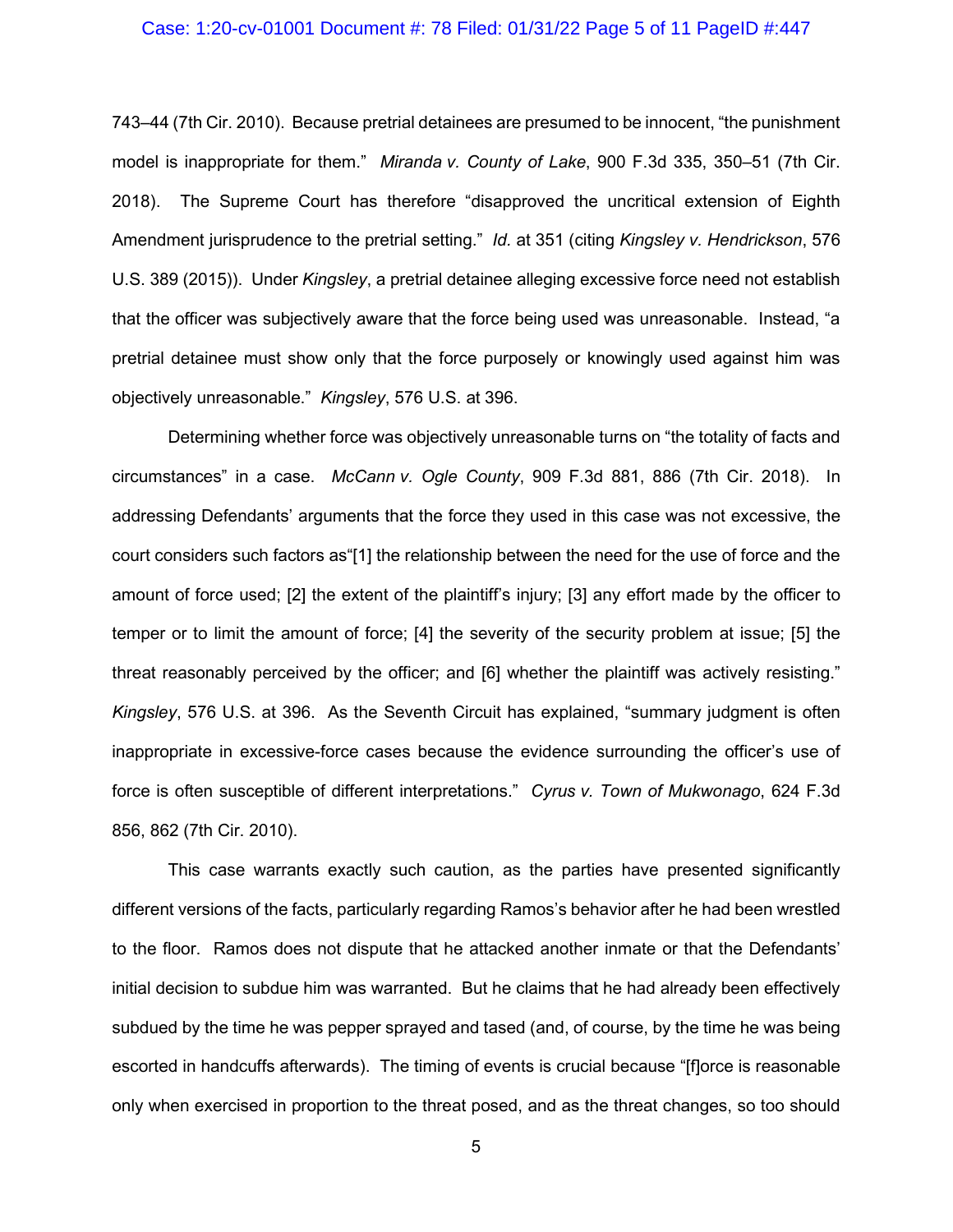### Case: 1:20-cv-01001 Document #: 78 Filed: 01/31/22 Page 6 of 11 PageID #:448

the degree of force." *Cyrus*, 624 F.3d at 863 (citation omitted); *see also Abbott v. Sangamon County*, 705 F.3d 706, 729 (7th Cir. 2013) ("[T]he fact that an initial use of force may have been justified does not mean that all subsequent uses of that force were similarly justified."). The Defendants insist that once Ramos had been brought to the ground, he refused to surrender his hands and continued to act aggressively. But based on the evidence presented, the court finds that a reasonable jury could conclude that the Defendants' various uses of force—both when Ramos was being placed in handcuffs and when he was being escorted through the Jail afterwards—were objectively unreasonable given the level of resistance that Ramos offered and the threat that he posed.

In addition to the parties' testimony, there is video evidence of this episode from a security camera stationed in the Jail and body camera worn by Defendant Rodriguez. But the video evidence does not shed significant light on the issue of the reasonableness of the use of force in this case. The security-camera footage shows the scene from a high angle, at a significant distance, and without sound. And once Ramos was on the ground, at least two officers stood between Ramos and the camera, blocking the view and preventing assessment of the type and degree of force being applied. (*See generally* Security-Camera Footage at 16:00–17:05.) The body-camera footage is also limited: throughout the duration of the video (i.e., when the officers were attempting to place Ramos in handcuffs and when they were escorting him, in handcuffs, through the Jail), the camera does not always point at Ramos or at the Defendants allegedly applying force. Additionally, the first thirty seconds of the body-camera footage have no sound, and even after the sound begins, various background noises make it difficult to understand what Ramos might be saying. (*See generally* Body-Camera Footage at 0:00–5:30.)

Given the significant, unresolved factual disputes in this case, the court cannot conclude as a matter of law that the force used by any of the Defendants was objectively reasonable. The single exception is Defendant Houston. To be liable under § 1983, an individual must have caused or participated in a constitutional deprivation. *Kuhn v. Goodlow*, 678 F.3d 552, 556 (7th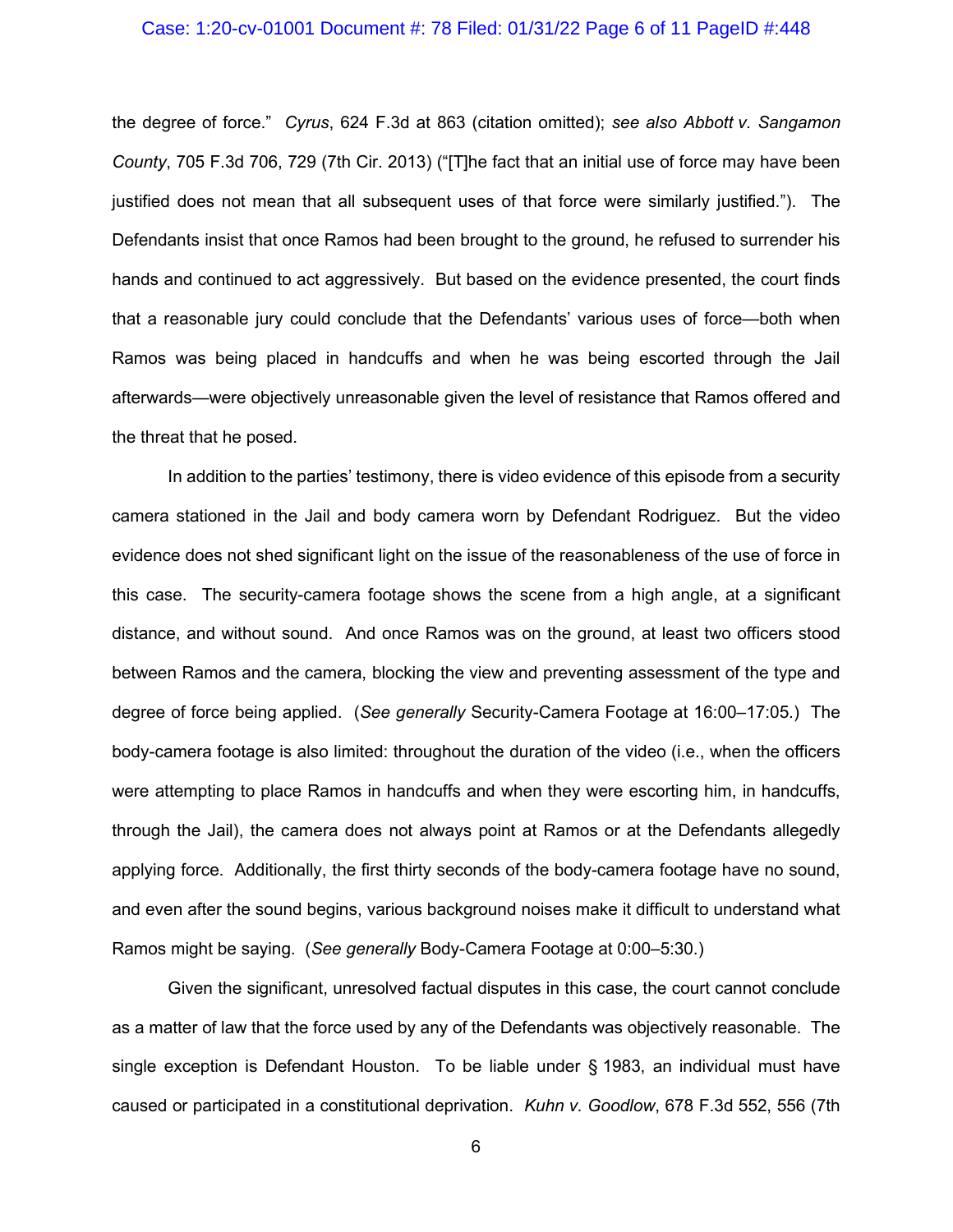### Case: 1:20-cv-01001 Document #: 78 Filed: 01/31/22 Page 7 of 11 PageID #:449

Cir. 2021). The video evidence shows that Defendant Houston was not directly involved in the physical altercation between Ramos and Defendants Rodriguez, Knudsen, Max, and Barner. Although he was present throughout much of the incident, Defendant Houston stood to the side and did not exercise any of the ostensibly excessive force. He thus cannot be liable for excessive force under § 1983.

In his response filings, Ramos seems to acknowledge that Defendant Houston did not use any force. He argues instead that Defendant Houston should be held liable for failing to intervene to prevent the other Defendants' uses of force. (Pl.'s SOF Resp. ¶ 19 ("[A] realistic opportunity to interve[ne] was present."); Pl.'s Memo. in Opp. [73] at 8–9 ("Sgt. Houston had more than a realistic opportunity to prevent a[n] officer from violating [Ramos's] rights.").)

The Defendants reply that Ramos forfeited this failure-to-intervene argument because he did not raise it before summary judgment. (Defs.' Reply [75] at 2 n.1.) But that contention ignores a key distinction in the federal pleading rules. There is, in fact, no bright-line prohibition on "arguments raised for the first time at summary judgment." *See Chessie Logistics Co. v. Krinos Holdings, Inc.*, 867 F.3d 852, 860 (7th Cir. 2017). Under the Federal Rules of Civil Procedure, "it is factual allegations, not legal theories, that must be pleaded in a complaint." *Whitaker v. Milwaukee County*, 772 F.3d 802, 808 (7th Cir. 2014); *see also Rabé v. United Air Lines, Inc.*, 636 F.3d 866, 872 (7th Cir. 2011) ("A complaint need not identify legal theories, and specifying an incorrect theory is not a fatal error."). Thus, "[w]hen a new argument is made in summary judgment briefing, the correct first step is to consider whether it changes the complaint's factual theory, or just the legal theories plaintiff has pursued so far." *Chessie Logistics*, 867 F.3d at 860. In other words, the court should determine whether a new argument relies on "'an alternative legal characterization'" of the complaint's facts or instead relies on "a new fact." *Id.* at 861 (quoting *Whitaker*, 772 F.3d at 808–09). If the new argument reflects a new fact, the court "has discretion to deny the *de facto* amendment and to refuse to consider the new factual claims." *Id.* But if the new argument merely refines the plaintiff's legal theory, the court should generally allow it, barring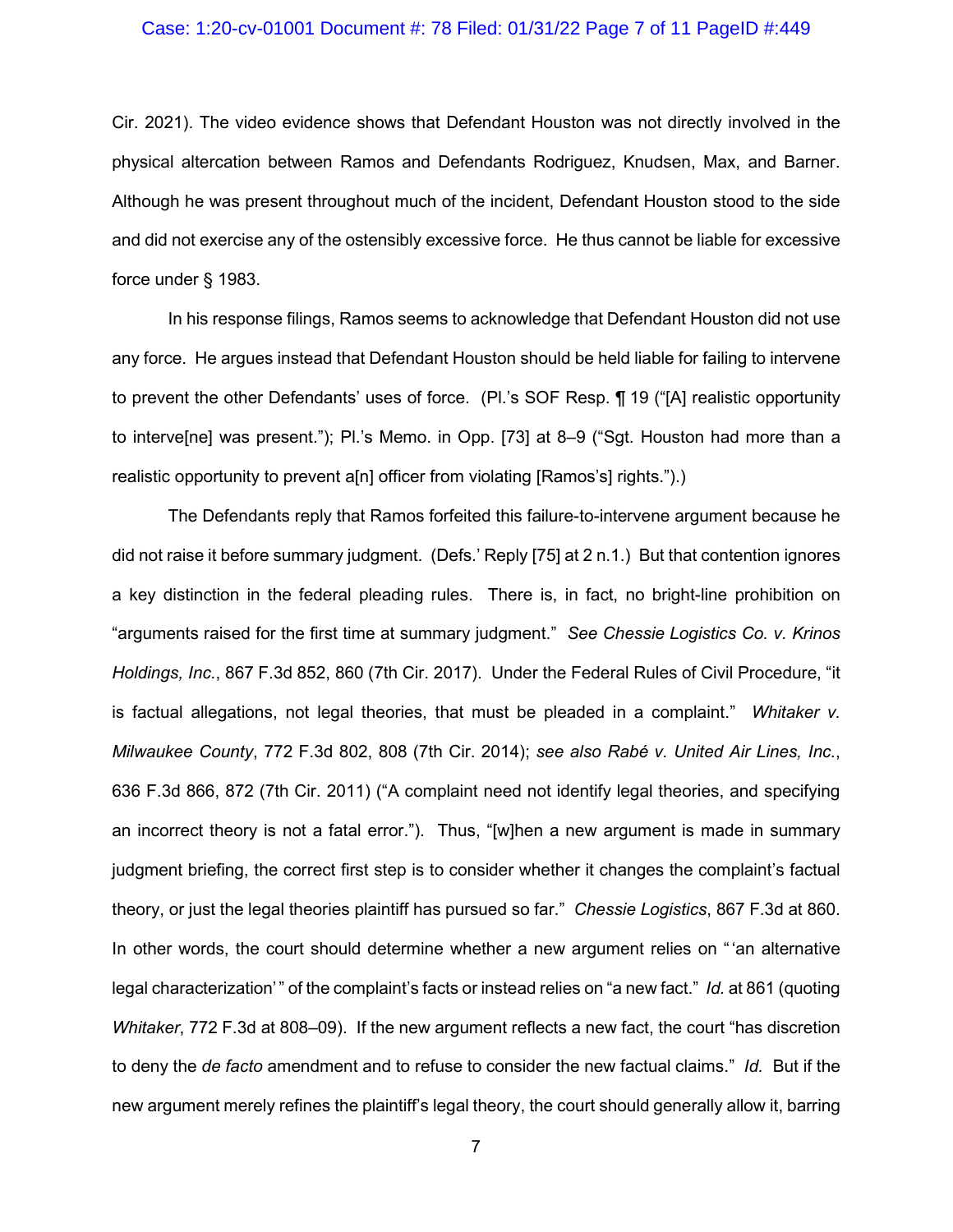### Case: 1:20-cv-01001 Document #: 78 Filed: 01/31/22 Page 8 of 11 PageID #:450

the possibility of unwanted circumstances like unreasonable delay or substantially increased litigation costs. *Id.*

The court finds that the factual basis for Ramos's failure-to-intervene argument was already implied in his complaint, meaning that his argument is simply an alternative legal characterization of existing facts. A bystander may be held liable under § 1983 if they "(1) had reason to know that a fellow officer was using excessive force or committing a constitutional violation, and (2) had a realistic opportunity to intervene to prevent the act from occurring"). *See Lewis v. Downey*, 581 F.3d 467, 472 (7th Cir. 2009). It is true that Ramos's complaint alleges that Houston, along with the rest of the Defendants, was a direct perpetrator of various uses of force. (*See, e.g.*, Compl. [11] at 4 ("Ofc. L. Max, Ofc. Barner[,] Ofc. B. Knudsen, and Sgt. D. Houston along with Sgt. O. Rodriguez were punching me and kicking me[,] pulling my hair[,] and had handcuffed me and had me subdued . . . ."); *id.* at 5 ("Sgt. D. Houston and Ofc. Max . . . [and] Ofc. Knudsen [escorted] me off the tier smashing my head against the door to open it causing me pain.").) But, in the context of such allegations, it naturally follows that any given participant, like Defendant Houston, "(1) had reason to know that a fellow officer was using excessive force or committing a constitutional violation, and (2) had a realistic opportunity to intervene to prevent the act from occurring." *See Lewis*, 581 F.3d at 472.

Ramos's complaint that did not precisely assign specific actions to specific Defendants. But this is understandable: Ramos was lying prone when he was hit, pepper sprayed, and tased, and he generally faced downwards when he was ushered through the Jail in handcuffs. (*See* Security-Camera Footage at 16:00–17:30; Body-Camera Footage at 0:00–5:30.) Video footage produced by the Defendants in discovery sheds more light on the nature of each Defendant's involvement. In the court's view, Ramos was "entitled to refine [his legal] theory at summary judgment based on evidence produced in discovery." *CMFG Life Ins. Co. v. RBS Sec., Inc.*, 799 F.3d 729, 743 (7th Cir. 2015). Because Defendants are jointly represented, the court sees no unfair prejudice in declining to dismiss Defendant Houston at this stage.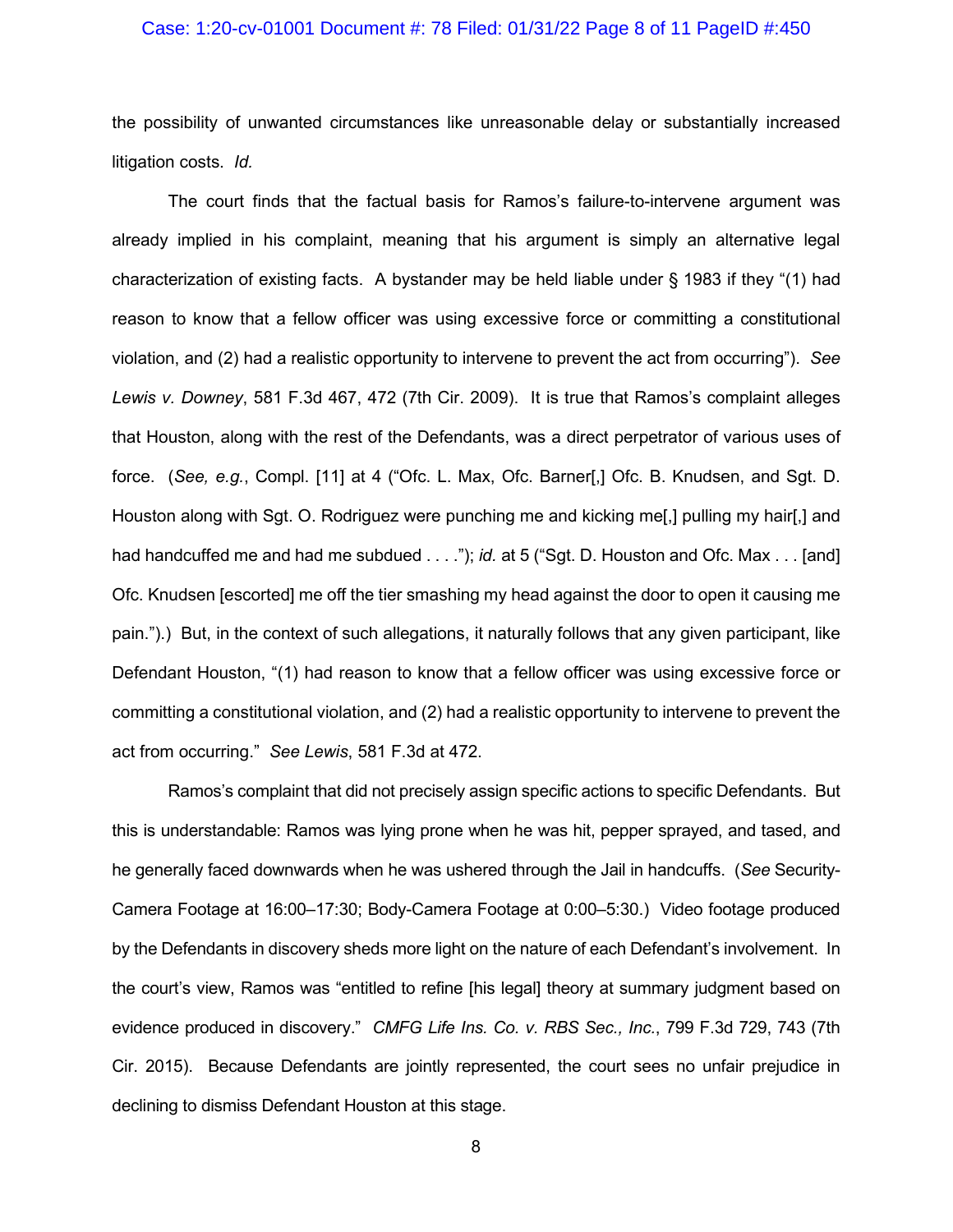# **II. Physical Injury**

The PLRA provides that "[n]o Federal civil action may be brought by a prisoner confined in a jail, prison, or other correctional facility, for mental or emotional injury suffered while in custody without a prior showing of physical injury." 42 U.S.C. § 1997e(e). The Defendants argue that Ramos's suit is "barred" because he "has no injury under the PLRA." (Defs.' Mot. at 10 (capitalization altered).) This appears to be an overstatement. Section 1997e(e) precludes an inmate from seeking compensatory damages for mental or emotional injuries without establishing a physical injury. *See Calhoun v. DeTella*, 319 F.3d 936, 940 (7th Cir. 2003). Although Ramos does indeed seek compensatory damages for mental and emotional injuries (including depression and post-traumatic stress disorder), he *also* claims various physical injuries, including headaches and wounds. And even if Ramos did not suffer any physical injury, the PLRA would foreclose only compensatory damages; it would not bar the suit or prevent him from obtaining nominal or punitive damages. *See id.* at 940–41; *Thomas v. Illinois*, 697 F.3d 612, 614 (7th Cir. 2012). Summary judgment is thus not appropriate on this basis.

### **II. Qualified Immunity**

Lastly, the Defendants argue that even if they used excessive force, they are entitled to qualified immunity because Ramos's right was not clearly established at the time of the altercation. Again, the court disagrees. Qualified immunity shields government officials from liability for civil damages when "their conduct does not violate clearly established statutory or constitutional rights of which a reasonable person would have known." *Harlow v. Fitzgerald*, 457 U.S. 800, 818 (1982). To determine that an official is protected by qualified immunity, the court asks "first, whether the facts presented, taken in the light most favorable to the plaintiff, describe a violation of a constitutional right; and second, whether the federal right at issue was clearly established at the time of the alleged violation." *Smith v. Finkley*, 10 F.4th 725, 737 (7th Cir. 2021). "If either inquiry is answered in the negative, the defendant official is protected by qualified immunity." *Koh v. Ustich*, 933 F.3d 836, 844 (7th Cir. 2019).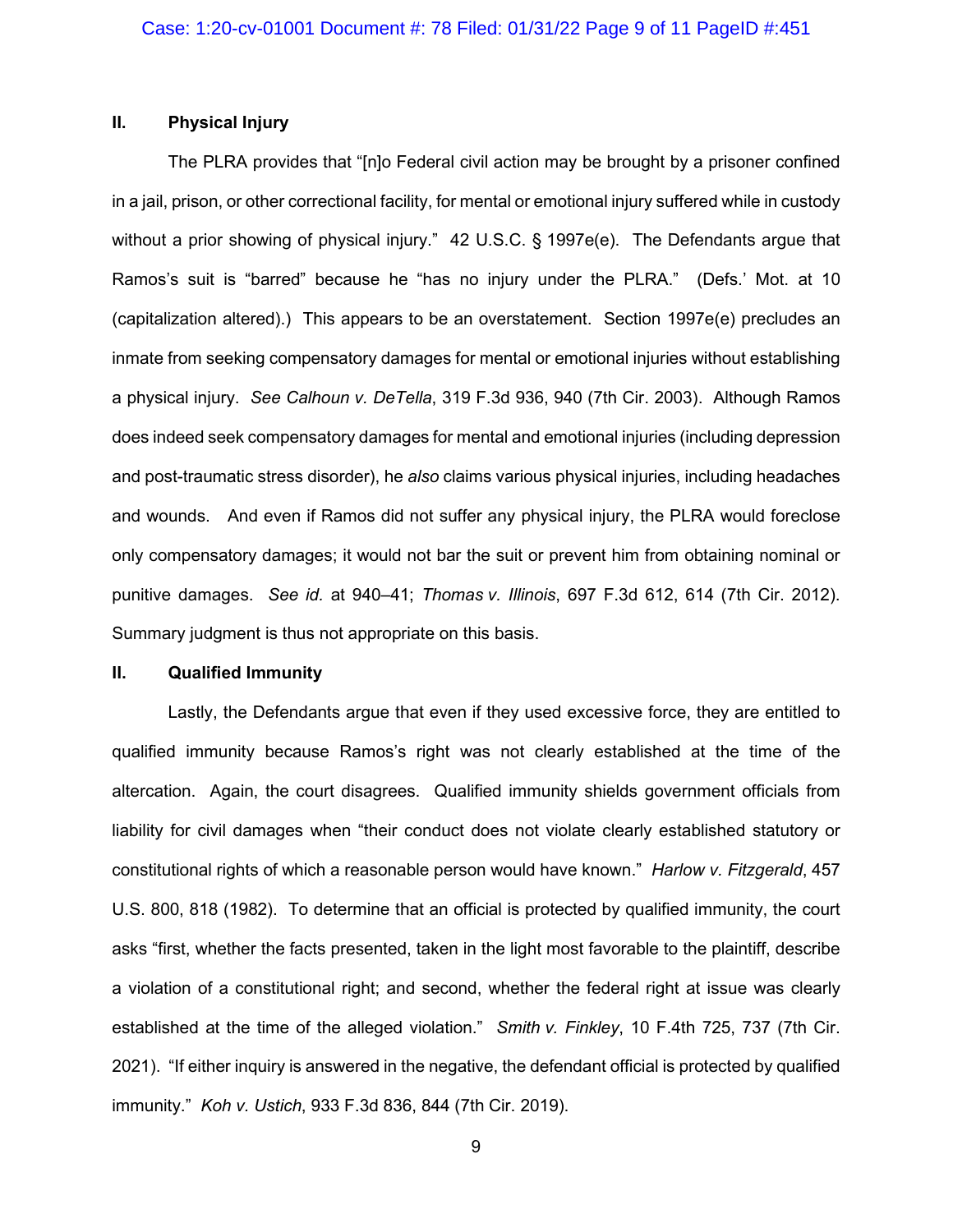# Case: 1:20-cv-01001 Document #: 78 Filed: 01/31/22 Page 10 of 11 PageID #:452

Because Ramos's excessive force claim survives this motion, the court turns to the question of whether the specific right violated was clearly established at the time of the Defendants' violation. A constitutional right is clearly established if "the right in question [is] sufficiently clear that a reasonable official would understand that what he is doing violates that right." *Weinmann v. McClone*, 787 F.3d 444, 450 (7th Cir. 2015) (internal quotation marks omitted). A plaintiff can make this showing either "by presenting a closely analogous case that establishes that the Defendants' conduct was unconstitutional or by presenting evidence that the Defendant's conduct was so patently violative of the constitutional right that reasonable officials would know without guidance from a court." *Estate of Escobedo v. Bender*, 600 F.3d 770, 780 (7th Cir. 2010). Particularly when a plaintiff pursues the first option (i.e., presenting a closely analogous case), the court "must define the right in question with a sufficient degree of particularity." *Kingsley v. Hendrickson*, 801 F.3d 828, 832 (7th Cir. 2015) (noting in a similar context that "the scope of the right in issue must be drawn more narrowly than the right of a pretrial detainee to be free from excessive force during his detention").

As explained above, a reasonable jury could conclude that the force the Defendants used was objectively unreasonable and thus constitutionally excessive under the Fourteenth Amendment. And the court finds that Ramos's right to be free from such force was clearly established at the time of the altercation on February 28, 2018. As noted, Ramos does not suggest that the Defendants' threshold decision to use force was objectively unreasonable, but he asserts that the force persisted—and in some ways escalated—beyond the point of objective reasonableness. As the Seventh Circuit has explained, it is clearly established that officers may not "use significant force on non-resisting or passively resisting suspects." *Abbott*, 705 F.3d 706 at 732. More to the point, "[p]ermitting substantial *escalation* of force in response to passive noncompliance would be incompatible with our excessive force doctrine and would likely bring more injured citizens before our courts." *Phillips v. Cmty. Ins. Corp.*, 678 F.3d 513, 527 (7th Cir. 2012) (emphasis added); *see also Miller v. Gonzalez*, 761 F.3d 822, 829 (7th Cir. 2014) (explaining that